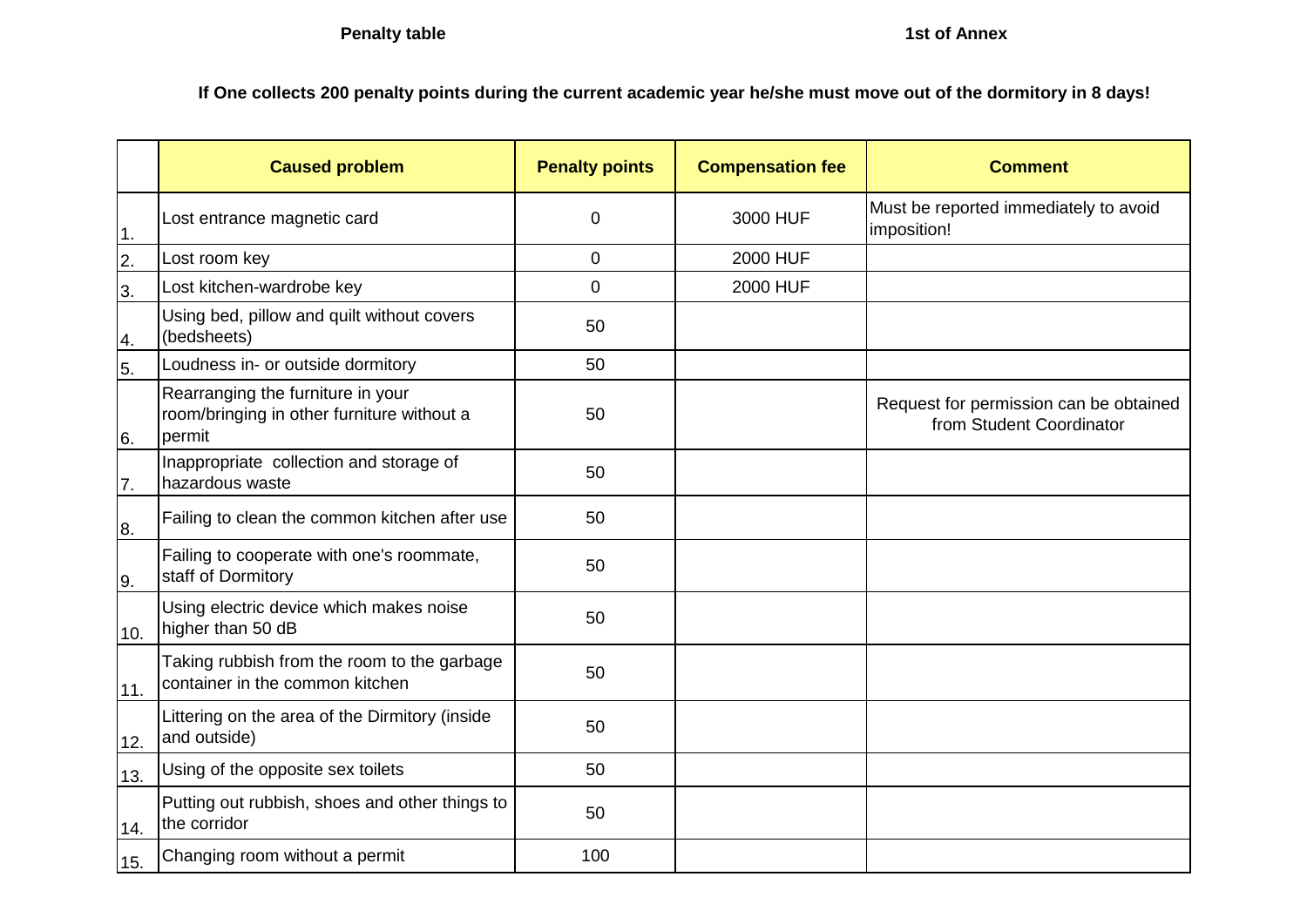| 16. | Moving in/out without a permit                                                                                                                                                             | 100                                                       |                                                                                                                                        | Putting one's name on the waiting list                                                  |
|-----|--------------------------------------------------------------------------------------------------------------------------------------------------------------------------------------------|-----------------------------------------------------------|----------------------------------------------------------------------------------------------------------------------------------------|-----------------------------------------------------------------------------------------|
| 17. | Having a guest without a permit                                                                                                                                                            | 100                                                       |                                                                                                                                        |                                                                                         |
| 18. | Commercial mongering                                                                                                                                                                       | 100                                                       |                                                                                                                                        |                                                                                         |
| 19. | Inappropriate, disrespectful behavior against<br>Dormitory Staff (Student Coordinator, Level<br>Responsible, Student Coach, Receptionist,<br>Maintenance Personnel, cleaning<br>Personnel) | 100                                                       |                                                                                                                                        |                                                                                         |
| 20. | Taking away equipment (baking tray) or<br>furniture (chair) from common places                                                                                                             | 100                                                       | Compensation for the<br>damage(s)                                                                                                      |                                                                                         |
| 21. | Failing to take your rubbish and empty bottles<br>to the rubbish room concering the room                                                                                                   | 100                                                       | Compensation and<br>disciplinary proceedings<br>+ paying for the<br>damage (cleaning fee, if<br>necessary: charge for<br>pest control) |                                                                                         |
| 22. | Dirty or untidy room                                                                                                                                                                       | 1st occasion: 50<br>2nd occasion: 75<br>3rd occasion: 100 | 5000 HUF<br>compensation fee for<br>cleaning + paying for<br>the damage (if<br>necessary: charge for<br>pest control)                  | 5000 HUF compensation fee for cleaning<br>on the day of room-check before moving<br>out |
| 23. | Failing to keep the consistency of rooms<br>(wall, door, fixtures)                                                                                                                         | 100                                                       | total compensation for<br>the damage(s)                                                                                                |                                                                                         |
| 24. | Construction works in the room (altering<br>works such as installing wash basin sink,<br>shower sink)                                                                                      | 100                                                       |                                                                                                                                        | Construction works are allowed to be<br>done only by the Maintenance Team               |
| 25. | Key cutting                                                                                                                                                                                | 100                                                       |                                                                                                                                        |                                                                                         |
| 26. | Smoking or any actions similar to it (e.g.<br>hookah-shisha) in the room or in the common<br>places                                                                                        | 150                                                       | Paying for the damage<br>(restoration/paintwork<br>fee)                                                                                |                                                                                         |
| 27. | Covering and dilapidation of fire-alarms and<br>intentional launch of fire alarms                                                                                                          | 200                                                       | 15000 HUF                                                                                                                              |                                                                                         |
| 28. | Unintentional launch of fire alarms                                                                                                                                                        |                                                           | 5000 HUF                                                                                                                               |                                                                                         |
| 29. | Consumption, possession and distribution of<br>drugs                                                                                                                                       | 200                                                       |                                                                                                                                        | Termination with immediate effect +<br>official denunciation                            |